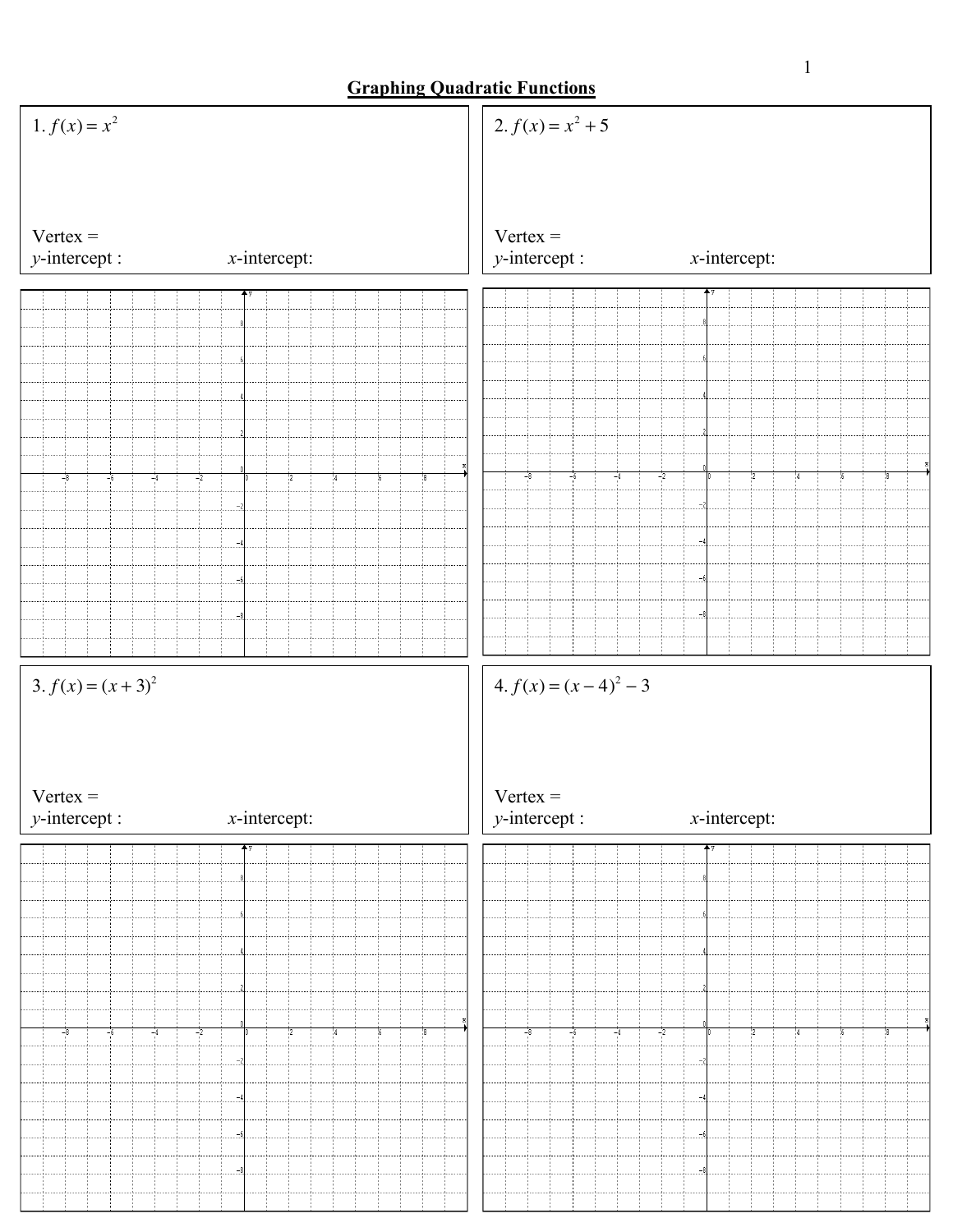|                                    |                 |                                        | $\overline{2}$  |
|------------------------------------|-----------------|----------------------------------------|-----------------|
| 5. $f(x) = -x^2$                   |                 | 6. $f(x) = -x^2 + 4$                   |                 |
| $Vertex =$<br>$y$ -intercept :     | $x$ -intercept: | $Vertex =$<br>$y$ -intercept :         | $x$ -intercept: |
|                                    |                 |                                        |                 |
|                                    |                 |                                        |                 |
|                                    |                 |                                        |                 |
| $-6$<br>$-4$<br>$-2$<br>$-8$       | $\frac{1}{2}$   | -8<br>$-6$<br>$-2$<br>$-4$             | 14              |
|                                    |                 |                                        |                 |
|                                    |                 |                                        |                 |
|                                    |                 |                                        |                 |
| 7. $f(x) = -(x+3)^2$<br>$Vertex =$ |                 | 8. $f(x) = -(x-1)^2 - 3$<br>$Vertex =$ |                 |
| $y$ -intercept :                   | $x$ -intercept: | $y$ -intercept :                       | $x$ -intercept: |
|                                    |                 |                                        |                 |
|                                    |                 |                                        |                 |
| $-6$<br>$-2$<br>$-8$<br>-4         | 22              | -8<br>$-6$<br>$-2$<br>$-4$             |                 |
|                                    |                 |                                        |                 |
|                                    |                 |                                        |                 |
|                                    |                 |                                        |                 |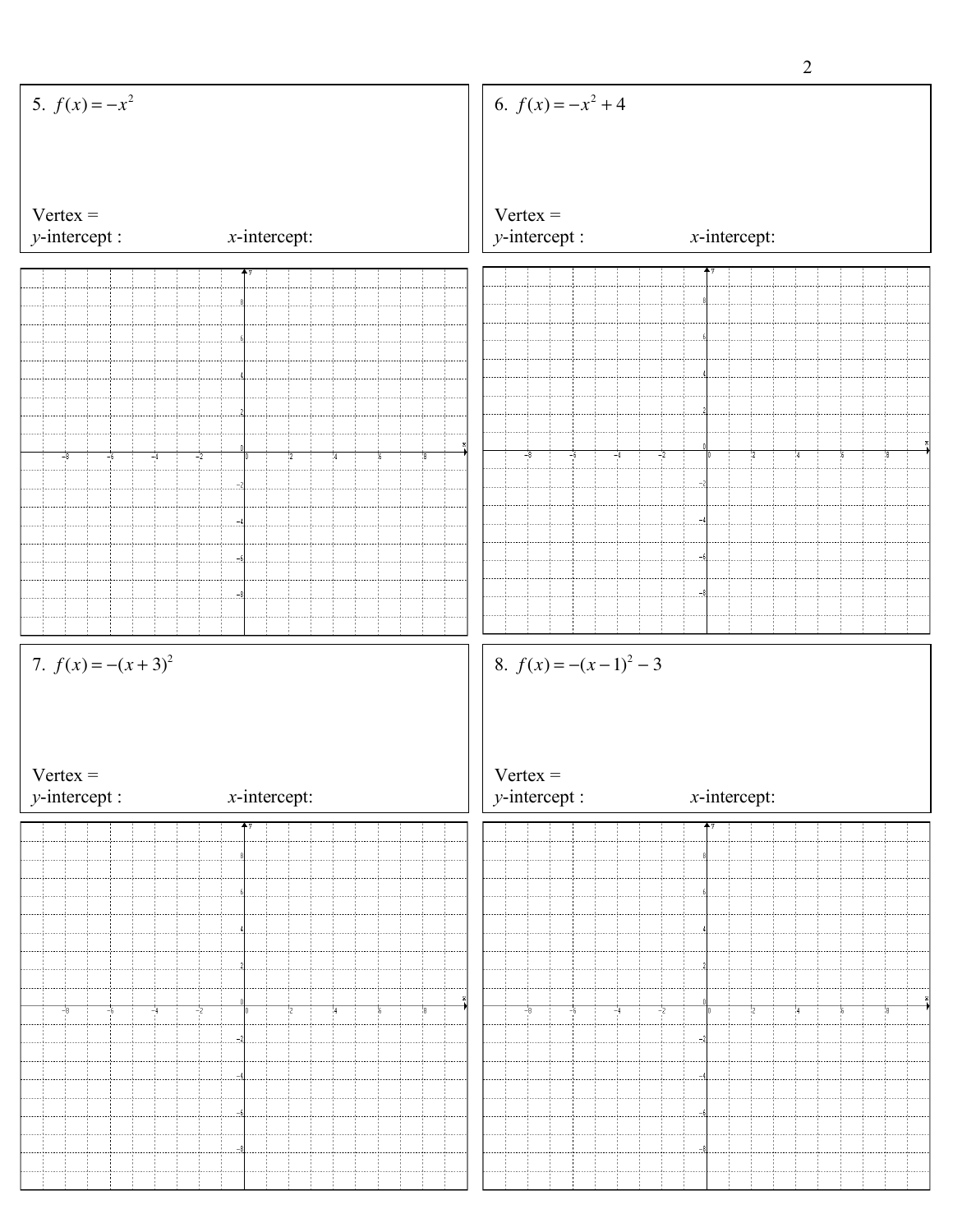|                                |                 |                                | $\overline{3}$  |
|--------------------------------|-----------------|--------------------------------|-----------------|
| 9. $f(x) = 2x^2$               |                 | 10. $f(x) = -2x^2$             |                 |
|                                |                 |                                |                 |
| $Vertex =$<br>$y$ -intercept : | $x$ -intercept: | $Vertex =$<br>$y$ -intercept : | $x$ -intercept: |
|                                |                 |                                |                 |
|                                |                 |                                |                 |
|                                |                 |                                |                 |
|                                |                 |                                |                 |
|                                |                 |                                |                 |
|                                |                 | $-6$<br>$-2$<br>$-8$<br>$-4$   |                 |
| $-8$<br>$-6$<br>$-4$<br>$-2$   | $\frac{1}{2}$   |                                |                 |
|                                |                 |                                |                 |
|                                |                 |                                |                 |
|                                |                 |                                |                 |
|                                |                 |                                |                 |
| 11. $f(x) = 2(x+3)^2 - 6$      |                 | 12. $f(x) = -2(x-1)^2 - 2$     |                 |
|                                |                 |                                |                 |
|                                |                 |                                |                 |
|                                |                 |                                |                 |
|                                |                 |                                |                 |
| $Vertex =$<br>$y$ -intercept : | $x$ -intercept: | $Vertex =$<br>$y$ -intercept : | $x$ -intercept: |
|                                |                 |                                |                 |
|                                |                 |                                |                 |
|                                |                 |                                |                 |
|                                |                 |                                |                 |
|                                |                 |                                |                 |
| $-2$<br>$-8$<br>$-4$<br>-6     |                 | $-8$<br>$-6$<br>$-4$<br>$-2$   |                 |
|                                |                 |                                |                 |
|                                |                 |                                |                 |
|                                |                 |                                |                 |
|                                |                 |                                |                 |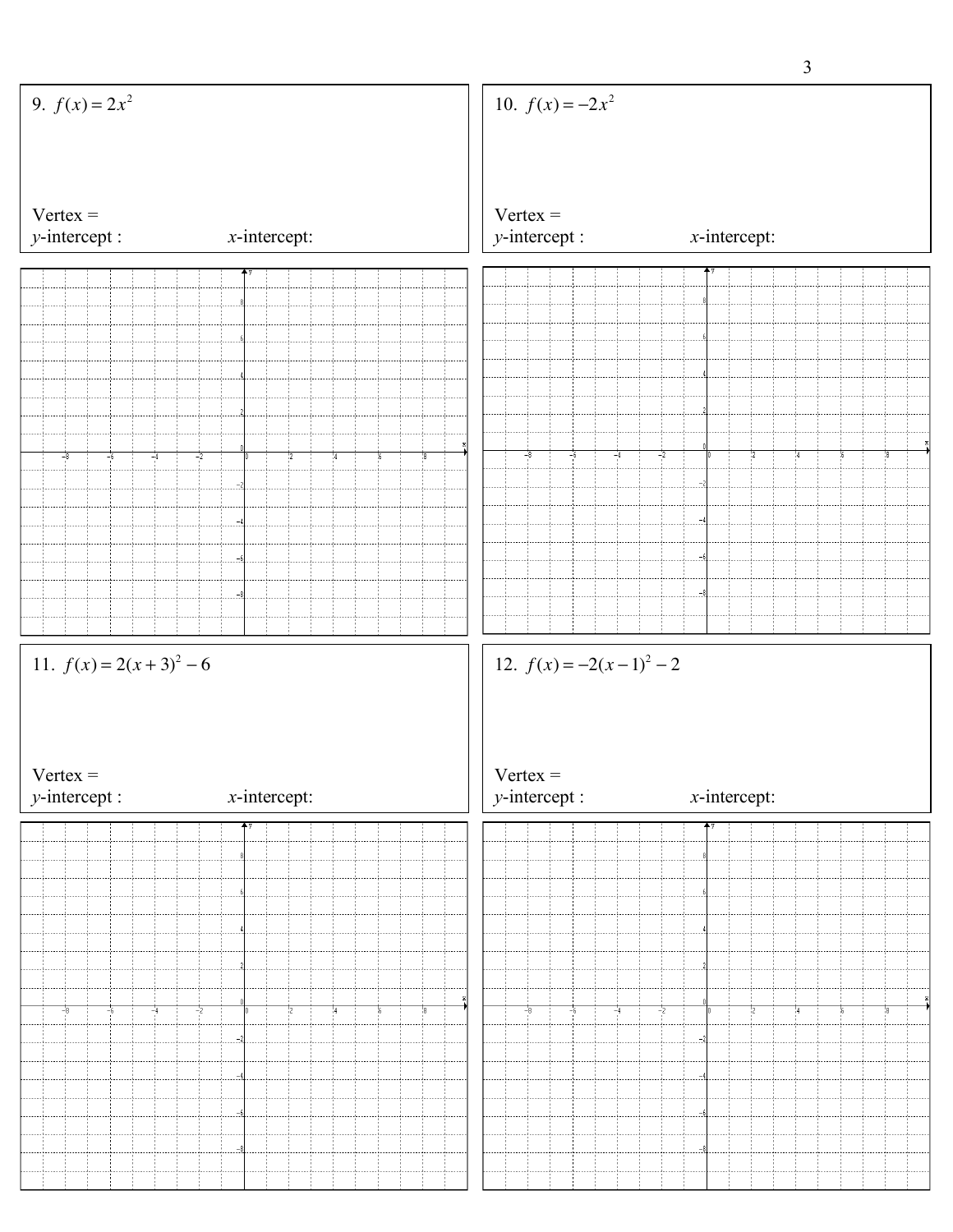|                                |                 | $\overline{4}$                                    |
|--------------------------------|-----------------|---------------------------------------------------|
| 13. $f(x) = x^2 + 4x - 5$      |                 | 14. $f(x) = x^2 + 6x + 2$                         |
|                                |                 |                                                   |
| $Vertex =$<br>$y$ -intercept : | $x$ -intercept: | $Vertex =$<br>$y$ -intercept :<br>$x$ -intercept: |
|                                |                 | 个人                                                |
|                                |                 |                                                   |
|                                |                 |                                                   |
|                                |                 |                                                   |
|                                |                 |                                                   |
|                                |                 |                                                   |
|                                |                 |                                                   |
| -8<br>$-6$                     | $-2$            | $-8$<br>$-4$<br>$-2$<br>$-6$<br>16<br>14          |
|                                |                 |                                                   |
|                                |                 |                                                   |
|                                |                 |                                                   |
|                                |                 |                                                   |
|                                |                 |                                                   |
|                                |                 |                                                   |
|                                |                 |                                                   |
|                                |                 |                                                   |
| 15. $f(x) = x^2 + 4x + 7$      |                 | 16. $f(x) = x^2 - 6x + 2$                         |
|                                |                 |                                                   |
|                                |                 |                                                   |
|                                |                 |                                                   |
| $Vertex =$                     |                 | $Vertex =$                                        |
| $y$ -intercept :               | $x$ -intercept: | $y$ -intercept :<br>$x$ -intercept:<br>个          |
|                                |                 |                                                   |
|                                |                 |                                                   |
|                                |                 |                                                   |
|                                |                 |                                                   |
|                                |                 |                                                   |
|                                |                 |                                                   |
| -8<br>-6                       | -2              | $-2$<br>$-8$<br>-6<br>$-4$                        |
|                                |                 |                                                   |
|                                |                 |                                                   |
|                                |                 |                                                   |
|                                |                 |                                                   |
|                                |                 |                                                   |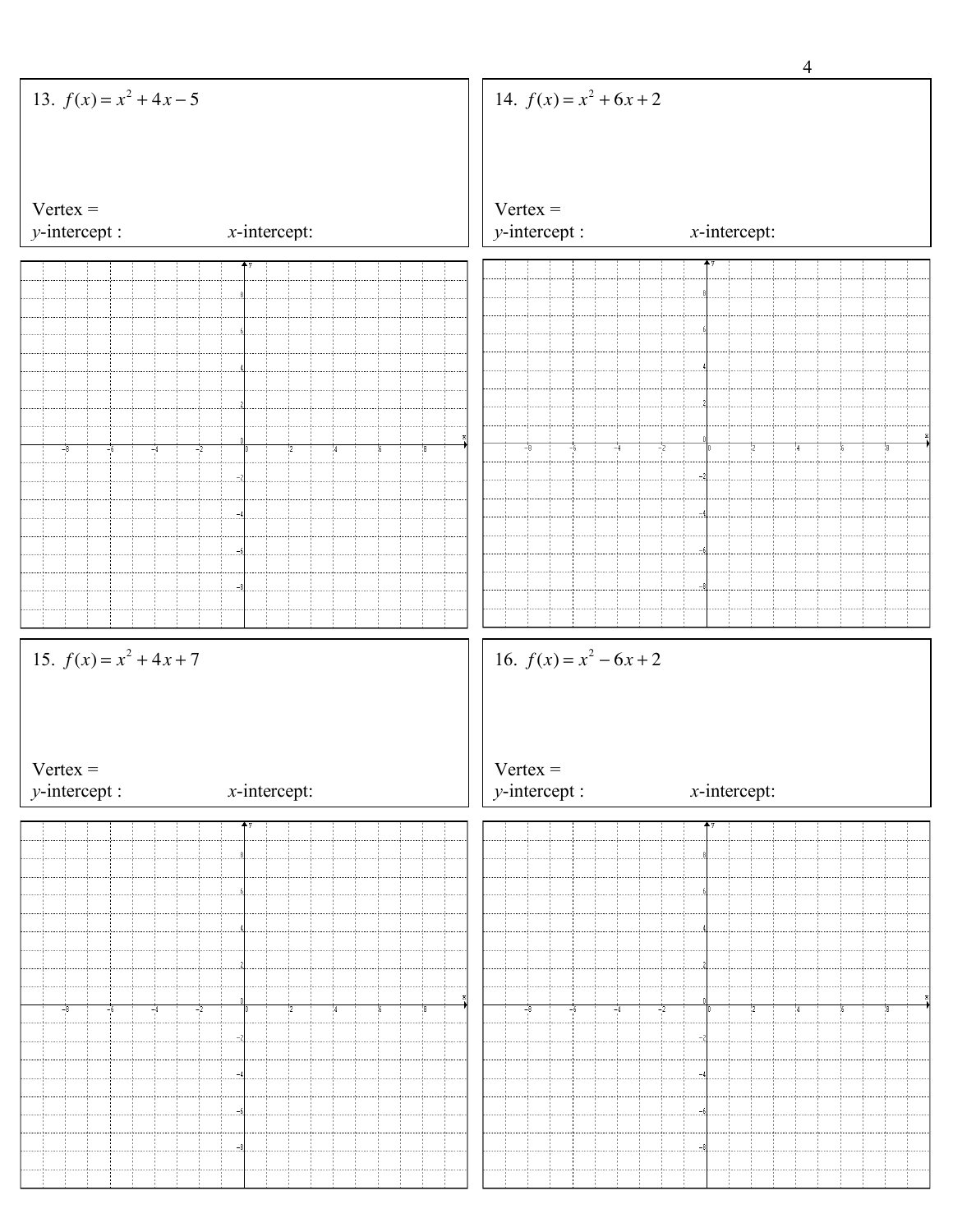|                                |                 |                                | 5                     |
|--------------------------------|-----------------|--------------------------------|-----------------------|
| 17. $f(x) = -x^2 + 6x - 2$     |                 | 18. $f(x) = -x^2 - 4x - 7$     |                       |
|                                |                 |                                |                       |
| $Vertex =$<br>$y$ -intercept : | $x$ -intercept: | $Vertex =$<br>$y$ -intercept : | $x$ -intercept:       |
|                                |                 |                                |                       |
|                                |                 |                                |                       |
|                                |                 |                                |                       |
|                                |                 |                                |                       |
|                                |                 |                                |                       |
|                                |                 |                                |                       |
|                                |                 |                                |                       |
| -2                             |                 | $-2$<br>$-8$<br>-6<br>$-4$     |                       |
|                                |                 |                                |                       |
|                                |                 |                                |                       |
|                                |                 |                                |                       |
|                                |                 |                                |                       |
|                                |                 |                                |                       |
|                                |                 |                                |                       |
|                                |                 |                                |                       |
| 19. $f(x) = -x^2 - 6x - 3$     |                 | 20. $f(x) = -x^2 + 4x + 4$     |                       |
|                                |                 |                                |                       |
|                                |                 |                                |                       |
|                                |                 |                                |                       |
| $Vertex =$                     |                 | $Vertex =$                     |                       |
| $y$ -intercept :               | $x$ -intercept: | $y$ -intercept :               | $x$ -intercept:<br>个义 |
|                                |                 |                                |                       |
|                                |                 |                                |                       |
|                                |                 |                                |                       |
|                                |                 |                                |                       |
|                                |                 |                                |                       |
|                                |                 |                                |                       |
| -2                             |                 | $-2$                           |                       |
|                                |                 |                                |                       |
|                                |                 |                                |                       |
|                                |                 |                                |                       |
|                                |                 |                                |                       |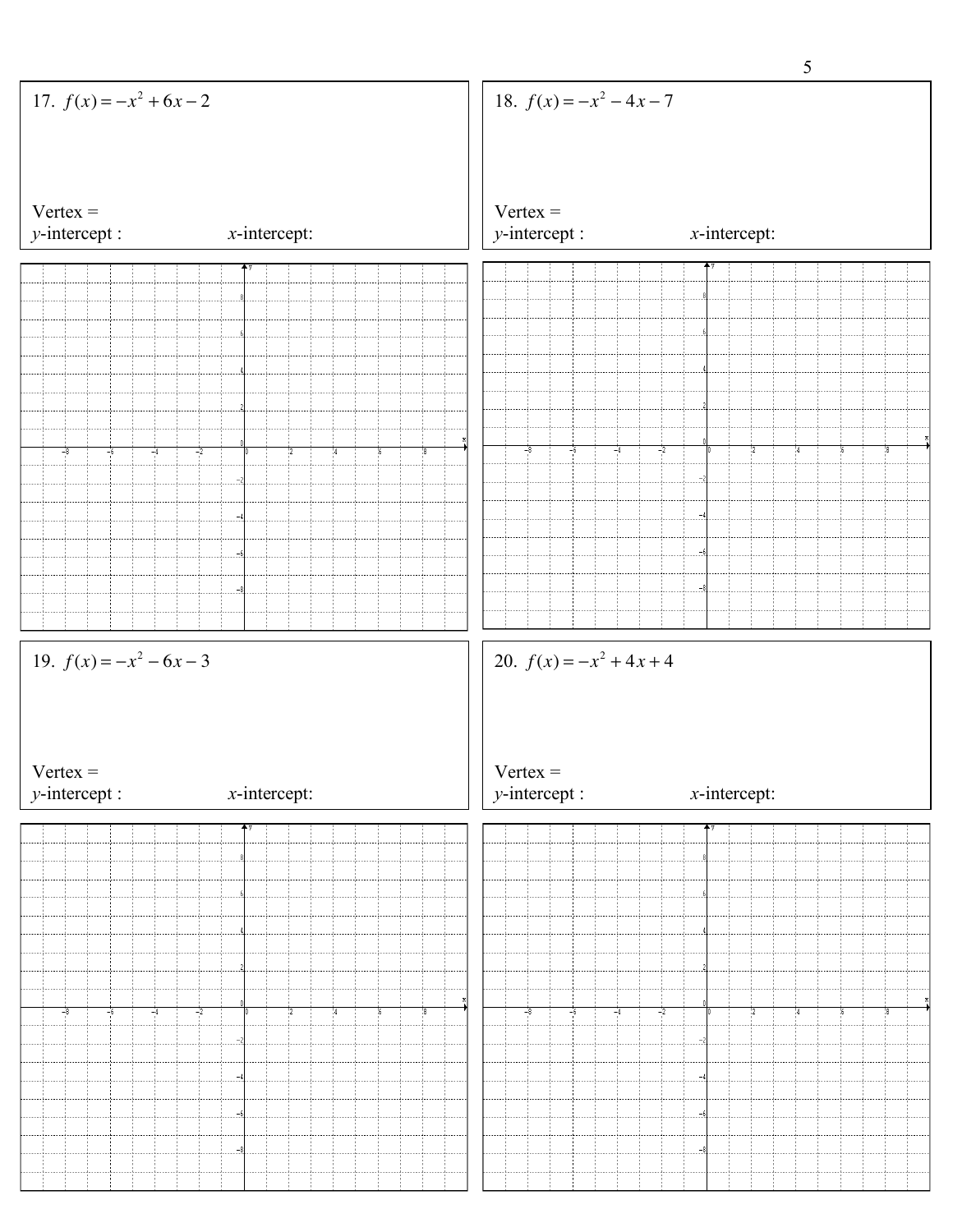|                                                              |                            | 6                                                                               |
|--------------------------------------------------------------|----------------------------|---------------------------------------------------------------------------------|
| 21. $f(x) = 2x^2 - 12x + 9$                                  |                            | 22. $f(x) = 3x^2 + 12x + 4$                                                     |
| $Vertex =$<br>$y$ -intercept :                               | $x$ -intercept:            | $Vertex =$<br>$y$ -intercept :<br>$x$ -intercept:                               |
|                                                              | ΫΥ                         | $+$ y                                                                           |
|                                                              |                            |                                                                                 |
|                                                              |                            |                                                                                 |
|                                                              |                            |                                                                                 |
|                                                              |                            |                                                                                 |
|                                                              |                            |                                                                                 |
|                                                              |                            |                                                                                 |
| $-8$<br>$-4$<br>$-6$                                         | $-2$<br>$\frac{1}{2}$      | $-4$<br>$-2$<br>$-8$<br>$-6$<br>$4^{\circ}$<br>16                               |
|                                                              |                            |                                                                                 |
|                                                              |                            |                                                                                 |
|                                                              |                            |                                                                                 |
|                                                              |                            |                                                                                 |
|                                                              |                            |                                                                                 |
|                                                              |                            |                                                                                 |
| 23. $f(x) = 4x^2 - 8x + 2$<br>$Vertex =$<br>$y$ -intercept : | $x$ -intercept:            | 24. $f(x) = 2x^2 + 8x + 2$<br>$Vertex =$<br>$y$ -intercept :<br>$x$ -intercept: |
|                                                              |                            |                                                                                 |
|                                                              |                            |                                                                                 |
|                                                              |                            |                                                                                 |
|                                                              |                            |                                                                                 |
|                                                              |                            |                                                                                 |
|                                                              |                            |                                                                                 |
|                                                              |                            |                                                                                 |
|                                                              |                            |                                                                                 |
| $-8$<br>$-4$<br>$-6$                                         | x<br>$-2$<br>$\frac{1}{2}$ | $-2$<br>$-8$<br>$-6$<br>$-4$<br>14<br>16                                        |
|                                                              |                            |                                                                                 |
|                                                              |                            |                                                                                 |
|                                                              |                            |                                                                                 |
|                                                              |                            |                                                                                 |
|                                                              |                            |                                                                                 |
|                                                              |                            |                                                                                 |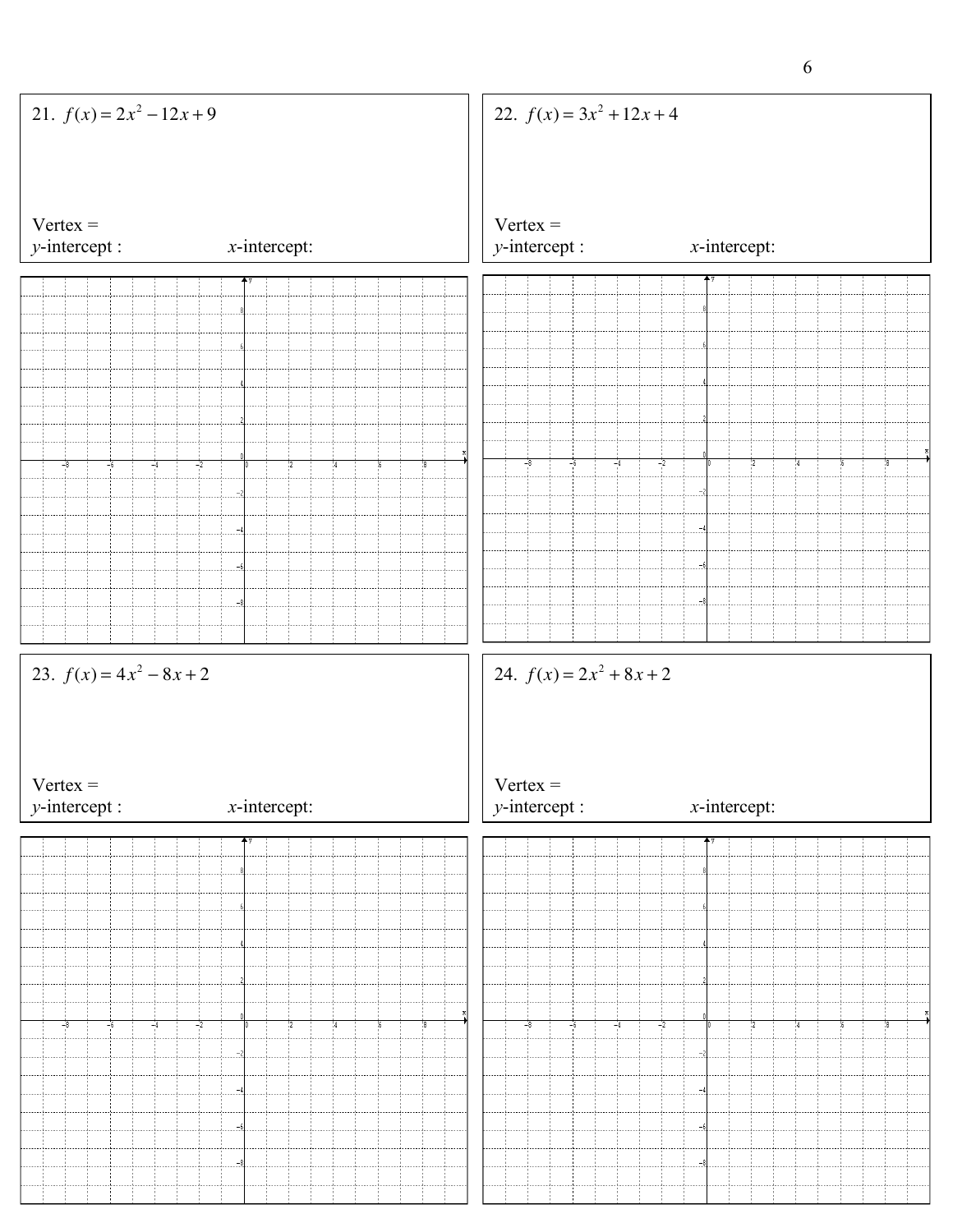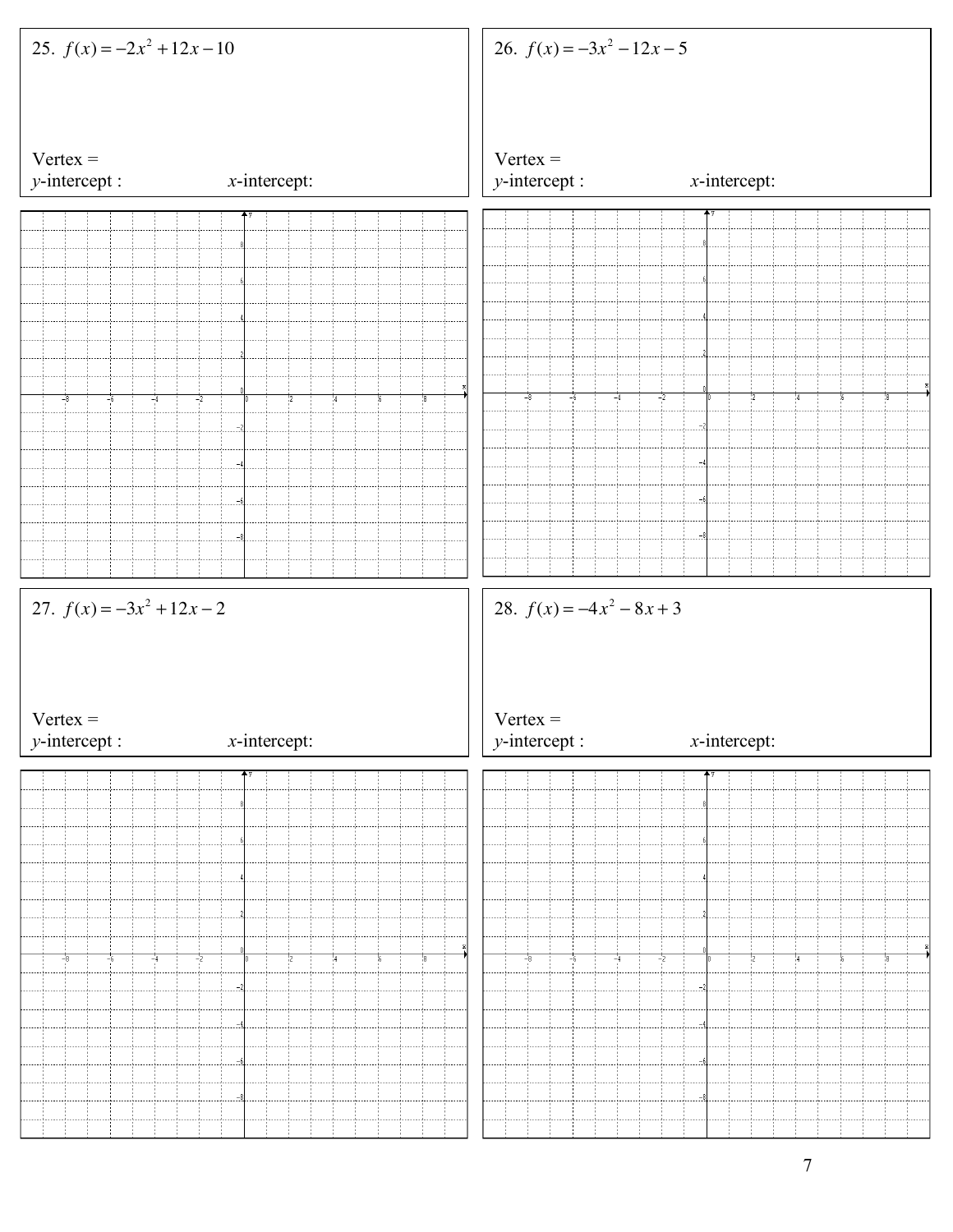